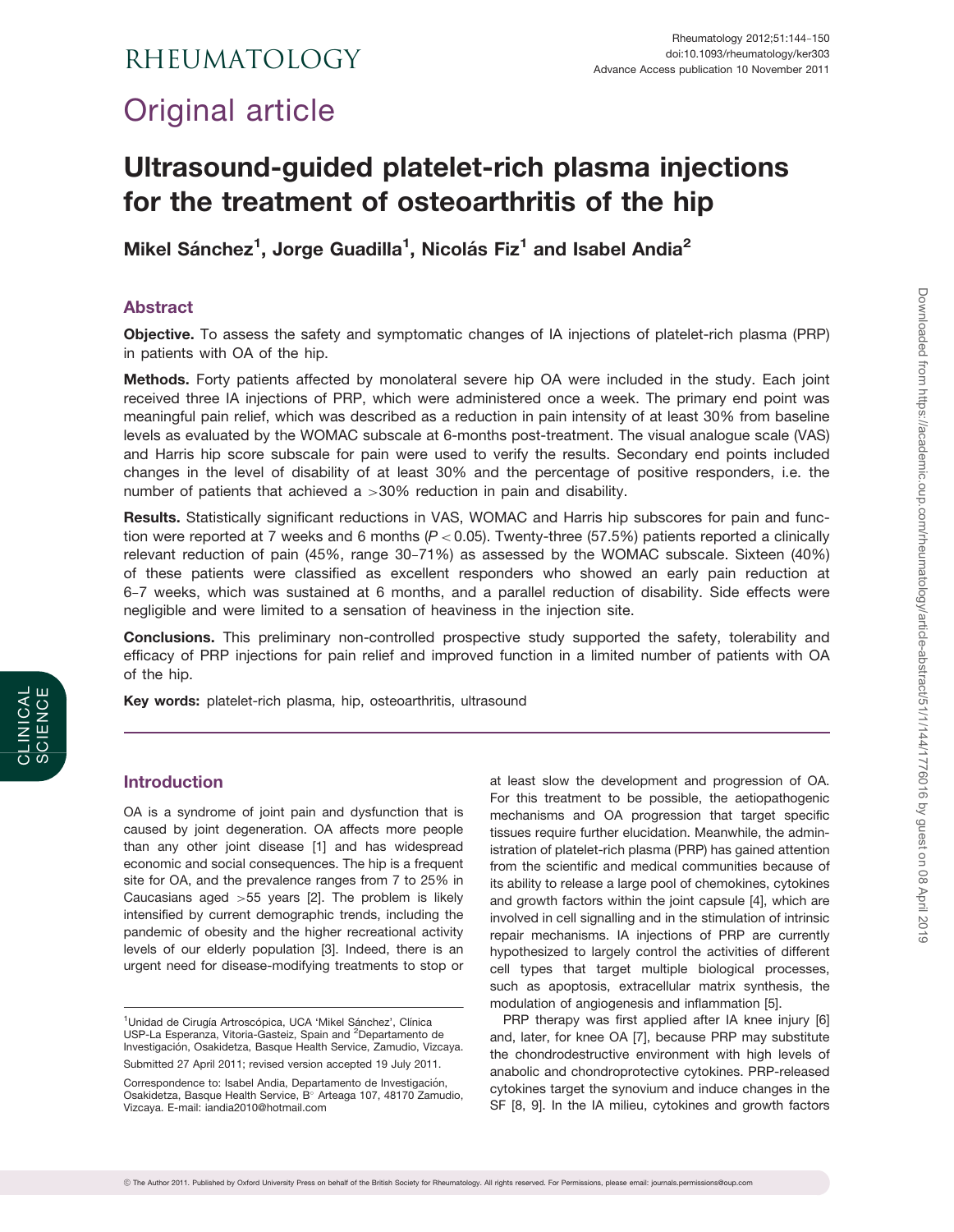may diffuse from plasma or from SF towards chondrocytes or subchondral bone, where they bind to cell surface receptors and stimulate cellular functions. In knee OA, Sánchez et al. [\[7](#page-5-0)] reported decreased pain and enhanced function, which was assessed using the WOMAC scale, after an IA injection of activated, pure PRP compared with an IA injection of HA in a retrospective cohort study (Level III). More recently, in a case series study (Level IV) that involved 115 knees of young patients with low degrees of articular degeneration, Kon and colleagues [[10](#page-5-0), [11\]](#page-5-0) reported reduced pain and improved function after leucocyte-PRP treatment. Sampson et al. [[12\]](#page-5-0) also reported a decrease in symptoms after three IA injections of PRP in the OA knee.

Based on these results, the application of PRP within the hip joint is of great interest as a potential novel treatment. Here, we report the clinical effects of US-guided PRP injections on the management of hip OA in a case series study. This was a pragmatic and preliminary study that assessed the safety and potential value of PRP treatment, which is an essential task for future clinical trials.

## **Methods**

A prospective case series study was performed to test the safety and effectiveness of IA treatments with PRP. The Institutional Review Board of United Surgical Partners Hospitals approved the study, and all patients signed a detailed informed consent form, according to the Declaration of Helsinki. Patients fulfilled the ACR diagnostic criteria for hip OA [[13](#page-5-0)]. Two experienced orthopaedic surgeons independently examined digitized radiographs of the involved hips and determined the degree of OA according to the classification scheme developed by Tönnis [\[14](#page-5-0)]. Pain at baseline was of at least mild intensity, >20/100 on a 100-mm visual analogue scale (VAS).

Exclusion criteria were young patients aged <30 years, protrusio acetabuli, concentric femoral head migration, extensive surgery of the reference joint (i.e. osteotomies around the hip, open or arthroscopic osteochondroplasty for femoroacetabular impingement), excessive deformity (i.e. acetabular or femoral head dysplasia, collapse deformity and deformed femoral head sequelae of Perthes), patients with bilateral OA of the hips, concomitant rheumatic illness, poor general health that interfered with assessments, IA depot CS or HA injection and tidal lavage in the preceding 3 months. Symptomatic slowacting drugs were withdrawn before PRP treatment. Concurrent medications, such as paracetamol or NSAIDs, were permitted but discontinued 48h before the VAS, WOMAC and Harris assessments.

#### PRP treatment

#### PRP preparation

A total of 40 ml of peripheral venous blood was withdrawn into 9 ml tubes containing 3.8% (weight/vol) sodium citrate. PRP was prepared by centrifugation at  $580g$ for 8 min at room temperature (PRGF, Vitoria, Spain).

The 2 c.c. plasma fraction, which was located just above the sedimented red blood cells, and the buffy coat were collected in a sterile tube under vertical air flow conditions. Calcium chloride (10%) was added at a final concentration of 22.8 mM shortly before the IA injection; 8 c.c. of PRPs were injected.

## US-guided PRP injection

A 5-10 MHz multi-frequency linear probe aligned with the long axis of the femoral head was used. An IA injection was performed by the insertion of a 20- to 22-gauge spinal needle (90-120 mm) under sterile conditions. The PRP was injected at the base of the femoral neck, and a complete evacuation of IA fluid, if present, was performed. The anterosuperior, parasagittal approach allows for an injection over the femoral head, and the PRP is evenly distributed on the cartilage of both the femoral head and the acetabulum. Proper needle position was confirmed by direct visualization of the liquid PRP that was injected ([Fig. 1](#page-2-0)).

#### Treatment schedule

Three injections were performed, and the interval between injections ranged from 1 to 2 weeks. These criteria were largely arbitrary based on our clinical experience with knee OA [[7](#page-5-0)].

#### Outcome evaluation

Patients filled out the validated Spanish version of the WOMAC questionnaire [[15](#page-6-0)]; the Harris hip score [\[16\]](#page-6-0) was self-administered at baseline and again after 6-7 weeks and at 6 months. These indexes consist of questions regarding pain and the activities of daily living over the previous 2 days.

#### Primary outcome

The primary efficacy criterion was a reduction in pain intensity as measured by the WOMAC subscale, which evaluates five items for a total of 20 points (Likert format, 0-4), and the 100-mm VAS for pain intensity; lower scores are associated with less pain. The domain of pain in the traditional Harris hip score, in which higher scores are associated with less pain (out of 44 points), was used to further corroborate pain relief.

#### Secondary outcome

Secondary outcome measures included the proportion of responders; patients were identified as responders if they achieved a reduction in baseline VAS and WOMAC pain subscore of >30%. Secondary efficacy variables also included changes in physical function using the WOMAC subscale (17 items for a total of 68 points). The Harris hip score (7 items for a total of 47 points) was used to verify the results.

#### Statistical analysis

Data are expressed as the mean (S.E.), unless otherwise indicated. All raw data were screened and evaluated for parametric and non-parametric analyses of the normal distribution using visual inspection of graphics and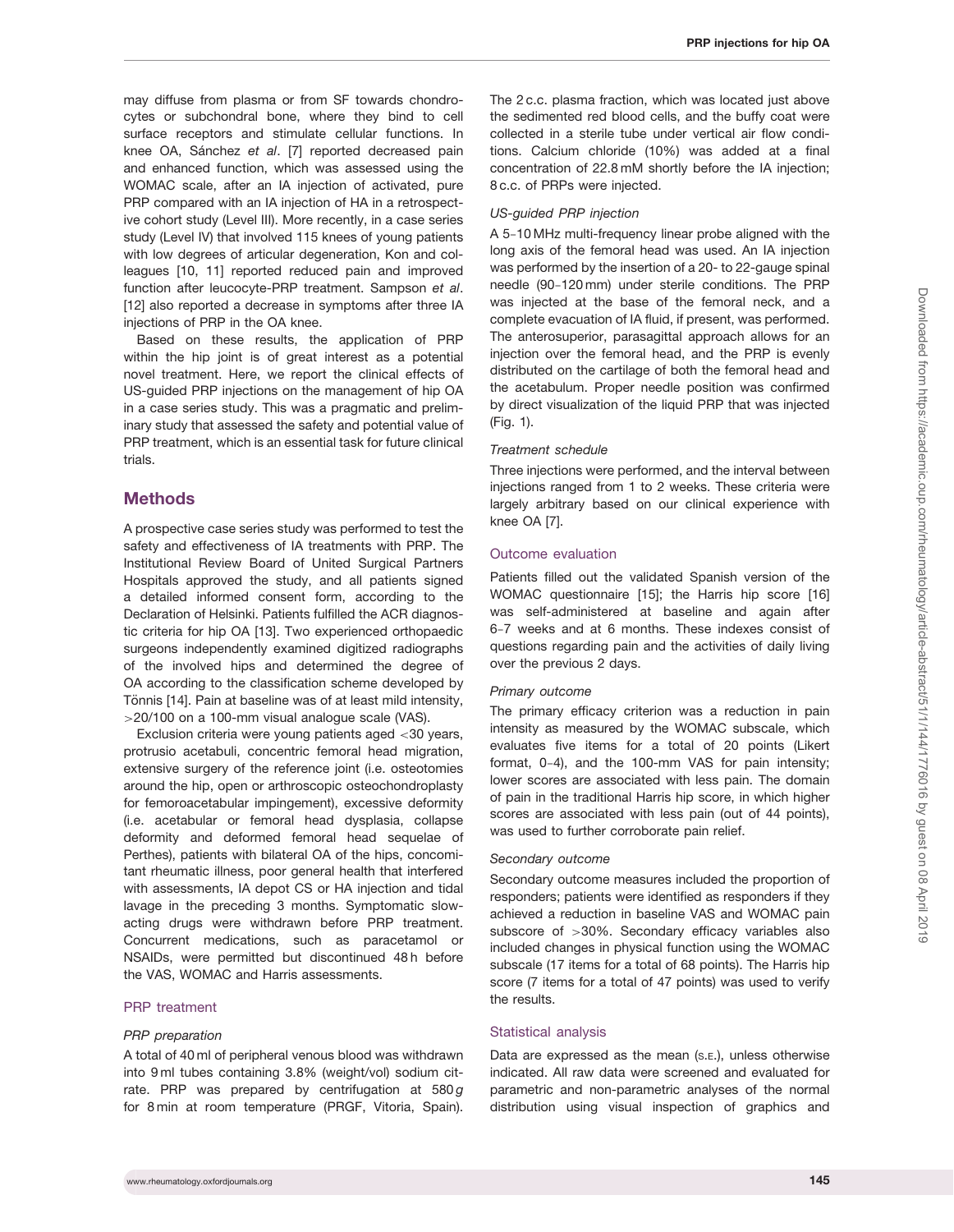<span id="page-2-0"></span>FIG. 1 US-guided PRP injection for hip OA. (A) The procedure was performed in sterile conditions in an outpatient setting. (B) The multi-frequency linear probe was aligned with the long axis of the femoral head and a 20- to 22-gauge spinal needle (90-120 mm) was inserted antero-inferiorly. (C) PRP (8 ml) was injected at the base of the femoral neck. (D) The accuracy of the injection was confirmed by direct visualization of the liquid PRP within the joint.



statistical testing. Wilcoxon's matched pair test was used to examine pain and dysfunction differences between baseline and 6-7 weeks or 6 months. Correlations between BMI and outcome were explored using Spearman's rho. Clinically relevant percentage changes (>30%) in pain and function were used to estimate the number of responders. The inter-observer agreement of radiographic classification was calculated with the k-value. Radiographic severity and the presence or absence of clinical response were evaluated using Pearson's chi-square test. A  $P \le 0.05$  was considered statistically significant. Statistical analyses were performed using SPSS version 15.0 (SPSS, Chicago, IL, USA).

# **Results**

## Patient's description

From March 2008 to January 2010, 40 Caucasian patients who met the inclusion criteria were included in the study and received three PRP injections. Patient baseline data are summarized in [Table 1.](#page-3-0) According to conventional BMI criteria (e.g. overweight is a BMI of 25-29.9 kg/m<sup>2</sup> and obesity is a BMI  $\geqslant$  30 kg/m<sup>2</sup>), 9 patients were obese, 17 were overweight and 14 had normal weight. High levels of radiographic damage (Tönnis 3) were observed in 70% of the hips. The inter-observer agreement was good ( $k = 0.81$ ). The average pain VAS score at baseline was 52.0 mm (S.D. 14.8 mm) on a 100-mm scale. No fluid was aspirated from any of the hip joints. Three patients had OA in the knee or ankle and had been previously treated with PRP. All patients completed the 6-month follow-up. A summary of the VAS, Harris and WOMAC raw scores over the study period is shown in [Figs 2](#page-3-0) and [3.](#page-4-0)

## Pain

There was a significant reduction in the WOMAC pain scores over the 6- to 7-week  $(W = 438 P = 0.00047)$  and 6-month periods ( $W = 516$ ,  $P = 0.00607$ ). The results were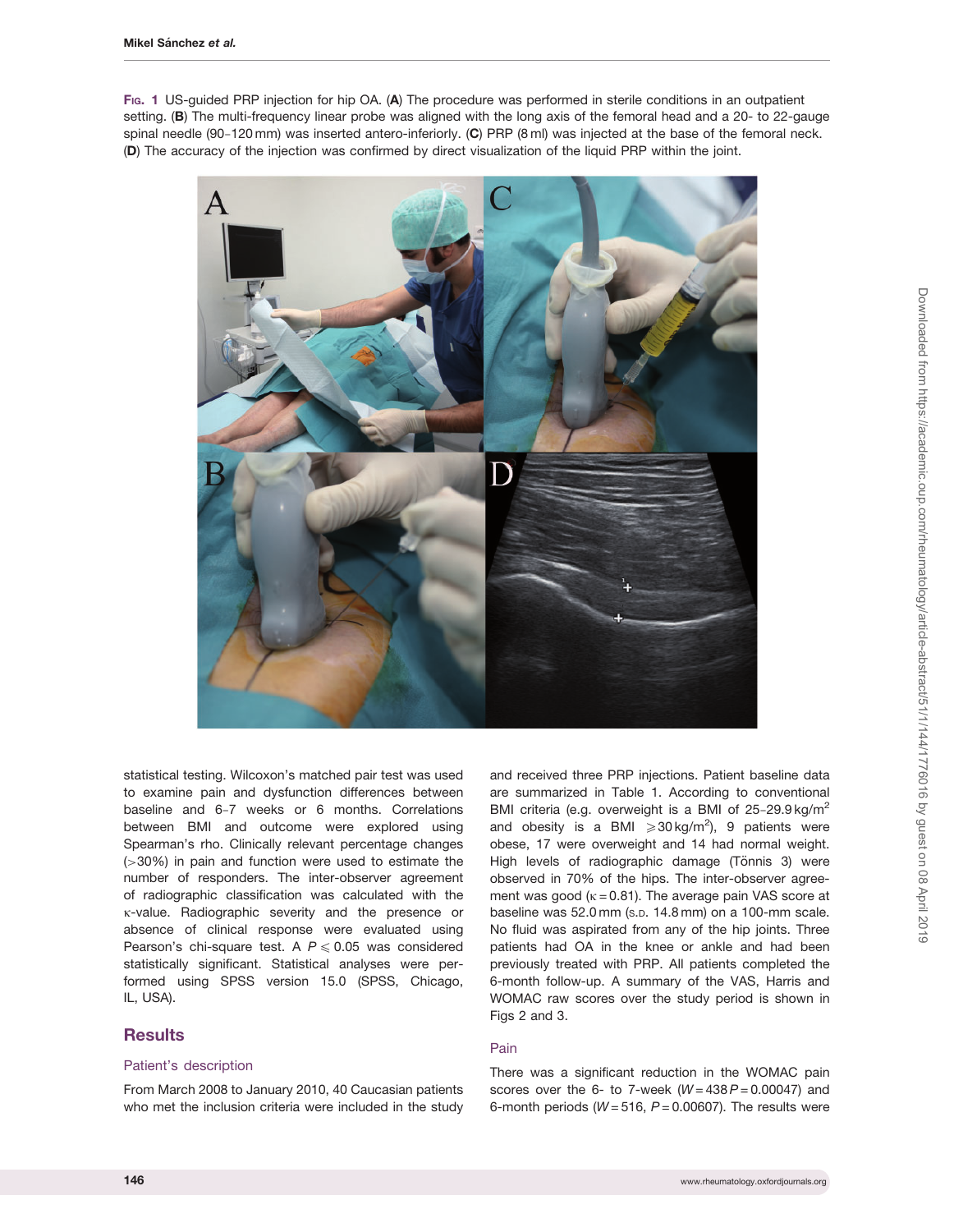<span id="page-3-0"></span>TABLE 1 Demographic data and characteristics of hip OA in 40 study patients

| Sex, n (%)                              |              |
|-----------------------------------------|--------------|
| Male                                    | 27 (69.2)    |
| Female                                  | 12 (26.7)    |
| Age, years                              |              |
| Mean (s.p.)                             | 56 (11.9)    |
| Range                                   | 33-84        |
| BMI, $\text{kg/m}^2$                    |              |
| Mean (s.p.)                             | 26.64 (3.78) |
| Range                                   | 17.99-33.22  |
| Affected hip, n (%)                     |              |
| Right                                   | 14 (35)      |
| Left                                    | 26 (65)      |
| Radiographic grade, <sup>a</sup> n (%)  |              |
| Tönnis 2                                | 12 (30)      |
| Tönnis 3                                | 28 (70)      |
| VAS pain score at baseline in mm, n (%) |              |
| $50$                                    | 10 (22.2)    |
| $50 - 80$                               | 28 (70)      |
| >80                                     | 2(5)         |
| NSAID therapy, $n$ (%)                  |              |
| Yes                                     | 29 (72.5)    |
| No                                      | 7(17.5)      |
| Sy-SADOA (before PRP), n (%)            |              |
| Yes                                     | 10(25)       |
| No                                      | 30 (75)      |

<sup>a</sup>Radiographic severity was assessed using the Tönnis scale: Grade 2 indicates small cysts in the femoral head or acetabulum, an increased narrowing of the joint space and a moderate loss of sphericity of the femoral head; Grade 3 is characterized by large cysts around the hip, a severe narrowing of the joint space and a severe deformity of the femoral head. Sy-SADOA: symptomatic slow-acting drug for  $\Omega$ A

confirmed by reductions in the VAS scale (6-7 weeks:  $W = 446.5$ ,  $P = 0.00062$ ; 6 months:  $W = 647$ ,  $P = 0.00606$ ) and in the Harris pain subscale (6-7 weeks: W = 1148,  $P = 0.0004$ ; 6 months:  $W = 1106$ ,  $P = 0.0021$ ). There were no significant changes in pain scores between the 6- to 7-week and 6-month time points (Fig. 2). Good correlations (Spearman's rho) were found between the WOMAC and VAS scores  $(r=0.7304, P=0.0000)$  and between the WOMAC and Harris scores  $(r = -0.6832,$  $r = 0.0000$ ). The results of the univariate analysis revealed that age, BMI, gender and radiographic severity were not significantly related to pain relief.

## Function

The current study evaluated the function using the WOMAC domain for disability. Disability was significantly reduced in the self-reported WOMAC subscale at the 6- to 7-week ( $W = 545$ ,  $P = 0.0142$ ) and 6-month ( $W = 575$ ,  $P = 0.0306$ ) time points. Function was significantly ameliorated when the Harris hip scores at 6-7 weeks  $(W = 1160.5, P = 0.0005)$  and 6 months  $(W = 1106,$  $P = 0.0031$ ) were used as an index [\(Fig. 3\)](#page-4-0).

FIG. 2 Primary outcome data. Box plots for WOMAC, VAS and Harris hip pain subscores at baseline, 6-7 weeks and 6 months. Summary of all individual data expressed as box plots showing the median and 25th and 75th percentiles.



#### Positive responders at 6 months post-treatment

Twenty-three (57.5%) patients reported a clinically relevant relief of pain (45% reduction, range 30-71%), as assessed by the WOMAC subscale. Sixteen (40%) of these patients were classified as excellent responders, showing early pain reduction at 6-7 weeks that was sustained at 6 months with a parallel reduction of disability  $( > 30\%).$ 

Treatment was not effective in 11 (27.5%) patients; 10 of these patients (Tönnis 3) presented high levels of radiographic damage. Six other patients exhibited small changes that were not clinically relevant. Six patients underwent surgery; total hip replacement was performed in four patients, and two other patients had partial hip resurfacing.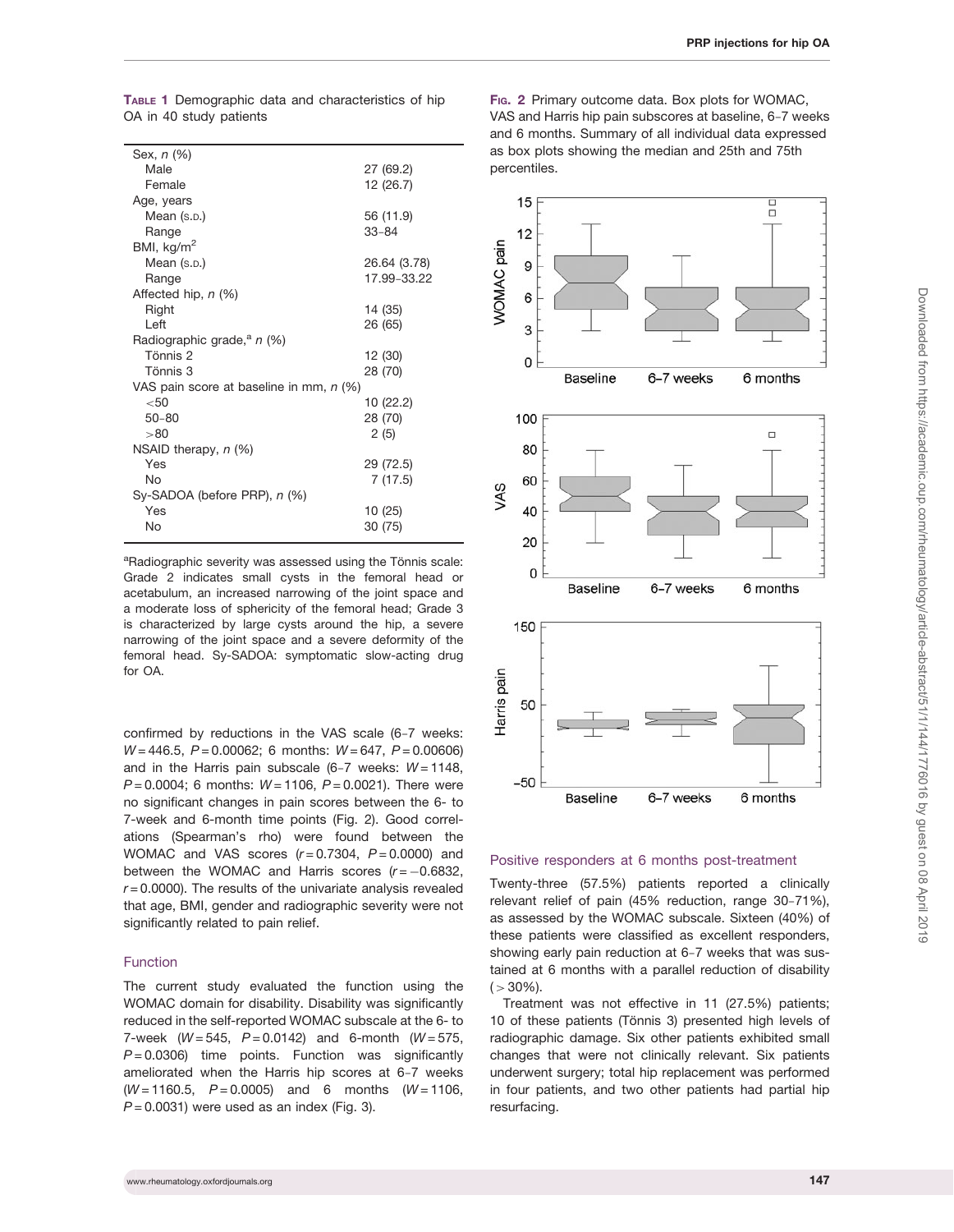<span id="page-4-0"></span>F<sub>IG</sub>. 3 Box plots for WOMAC and Harris hip function subscores at baseline, 6-7 weeks and 6 months. Summary of all individual data expressed as box plots showing the median and 25th and 75th percentiles.



## Safety data

One patient reported a mild rash after the second PRP injection, which was not necessarily related to treatment, and the rash disappeared spontaneously. Most patients reported a transient sensation of heaviness in the injected joint. No septic complications were reported.

## **Discussion**

Therapy for OA of the hip has two major objectives: to relieve pain and to preserve function. Constant pain becomes a main clinical feature of hip OA later in the disease and is the focus of novel treatments [[17](#page-6-0)]. Three IA injections of PRP, which were administered under US control at weekly intervals, resulted in clinically significant reductions in pain and function in a limited number of patients with severe hip OA up to 6 months posttreatment. PRP exerts multiple biological actions, including modulatory effects on inflammation and angiogenesis, which may translate clinically to pain relief, a result that was found in this study. Clinically meaningful musculoskeletal pain relief is often described as a reduction in pain intensity of  $\sim$ 30% from the baseline level [[18](#page-6-0)], and in this study, reductions in pain intensity ranged from 30 to 71% in 60% of patients 6 months posttreatment, supporting the role of PRP as a potential treatment option. Systemic OA treatments commonly focus on inflammatory pain, and the most recent approaches focus

on neuropathic pain. In a recent study, Lane et al. [\[19\]](#page-6-0) reported pain reductions that ranged from 45 to 62% in knee OA after two i.v. injections of tanezumab, which is an mAb that blocks nerve growth factor. Alternatively, other therapeutic approaches, such as non-selective NSAIDs that inhibit cyclooxygenase (COX)-1- and COX-2 mediated production of prostaglandins and the newest COX-2 inhibitors are widely used to treat inflammatory pain, but they encompass a short duration of pain relief and often cause relevant systemic adverse side effects [\[20\]](#page-6-0).

An advantageous route of therapy administration is local injection in the joint space. It is of special interest to reach a proper concentration of active signalling proteins at the joint site without systemic exposure and to avoid adverse effects and drug interactions. Indeed, point-of-care ultrasonography has extended IA approaches to make the hip more accessible, which improves injection accuracy and permits the efficient diagnosis of inflammation [[21](#page-6-0), [22](#page-6-0)]. Ultrasonography also allows the aspiration of pathological joint fluid and the deposition of PRP under visual control, which avoids damage to femoral vessels and nerves. We injected a high volume compared with other IA treatments (e.g. HA or CS treatment usually injects 3 ml) and relative to the potential hip joint volume. This injection volume was based on non-systematic observations from our previous clinical experience. Essentially, 8 ml of PRP induced pressure changes within the hip that allowed fluid and small signalling proteins to pass and diffuse into the tissue spaces of the joint capsule to reach several structures, specifically pain fibres in the synovium, ligaments near insertions, bone and labrum [[21](#page-6-0), [22\]](#page-6-0). However, other mechanisms may be responsible for pain reduction [[23](#page-6-0)]. For instance, in addition to increasing interstitial fluid pressure, IA hip injections may dilute the amount of inflammatory products within the joint. PRP treatment reduced pain and significantly improved function, exceeding the effect of CS injection in chronic lateral epicondylitis [[24](#page-6-0), [25\]](#page-6-0). Moreover, PRP could be just as efficient as placebo as previously shown in Achilles tendinopathy [[26](#page-6-0), [27\]](#page-6-0). In OA, placebo treatment affected pain reduction, but it was more effective in hand or knee OA than in the hip [\[28\]](#page-6-0). Nevertheless, many fundamental aspects of PRP therapies have been attributed to platelet-secreted signalling proteins [[4](#page-5-0)]. Therefore, the expected therapeutic effects rely on PRP molecular complexity and require an in-depth understanding of healing pathways, the molecular composition of a particular PRP and functionality in a given microenvironment [[29](#page-6-0)].

Although the mechanism of PRP action remains elusive, several different biological pathways may mediate clinical effectiveness. PRP modulates angiogenesis and inflammation, targets multiple regenerative processes by reaching different cell phenotypes and dilutes and replaces pro-inflammatory cytokines with anabolic growth factors in the joint environment [[29\]](#page-6-0). The variety of PRP formulations is large. We chose pure PRP with a moderate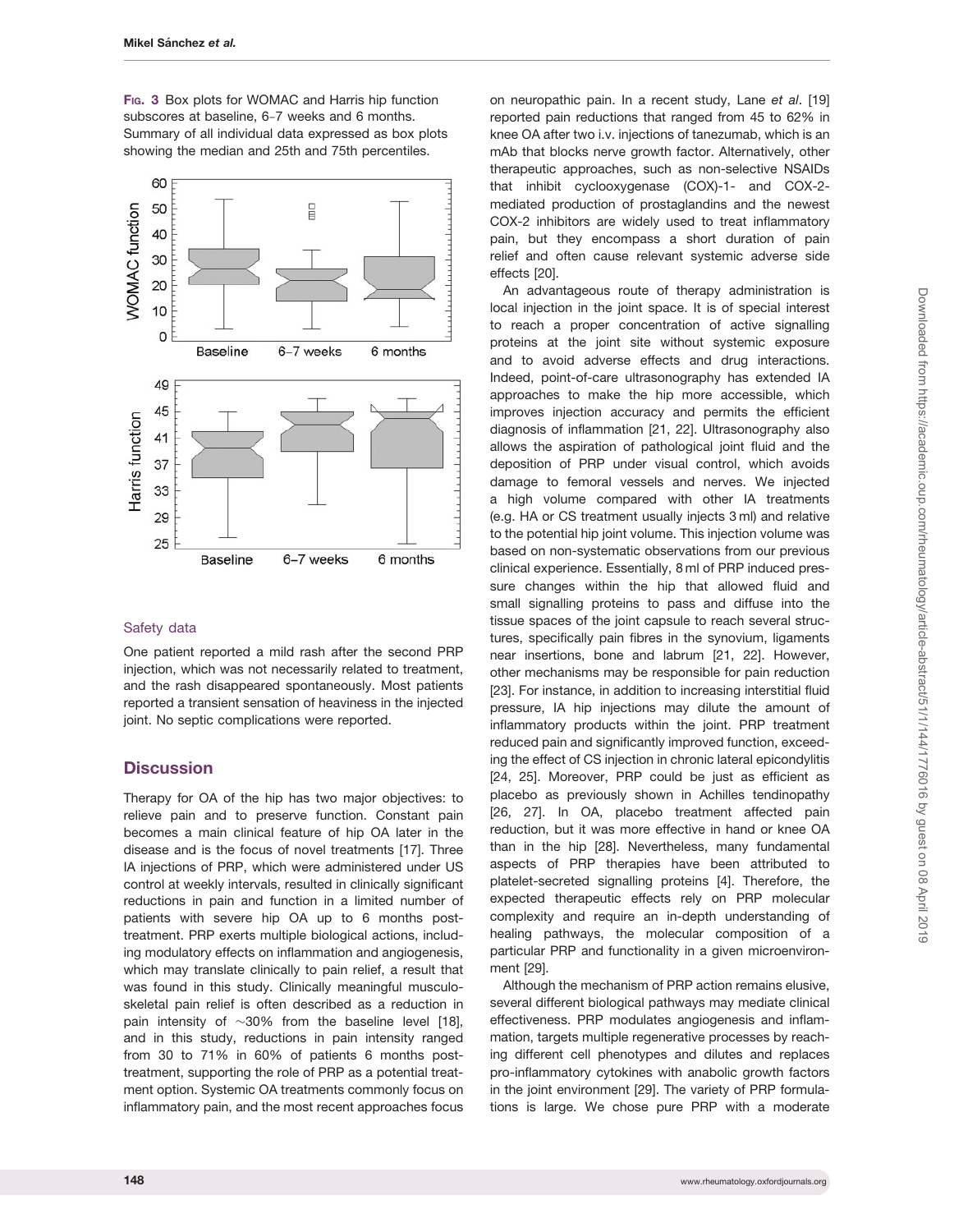<span id="page-5-0"></span>enrichment in platelets (1.4-fold in the peripheral blood) and without leucocytes to avoid neutrophil release of pro-inflammatory cytokines and elastases, which degrade growth factors [[30](#page-6-0)]. Some of the signalling proteins in this particular PRP have been assessed previously by our laboratory [\[31](#page-6-0)]. Among the growth factors and cytokines that are relevant to OA, PRP delivers platelet-derived growth factor-AB, TGF- $\beta$ 1, VEGF-A, hepatocyte growth factor and insulin-like growth factor. PRP also contains tissue inhibitors of metalloproteases (TIMP-1, TIMP-2, TIMP-3 and TIMP-4) and  $\beta$ -thromboglobulin, which neutralizes the action of destructive metalloproteases [[32](#page-6-0)]. The molecular complexity of PRP is crucial, suggesting that it can interfere with macrophage inflammatory activation or chondrocyte apoptosis and mediate other cellular mechanisms, such as cell migration, proliferation or the anabolic actions of chondrocytes.

Despite the obvious differences in molecular complexity, PRP and HA have analogies. For example, both of these therapies rely on complex mechanisms of action beyond lubrication, and the symptomatic benefit generally occurs a few weeks after treatment. Moreover, the benefit is not equally distributed among patients; some patients are non-responders, as shown by the present literature [[32, 33](#page-6-0)]. Both PRP and HA treatments could be improved by a priori identification of patients who are suitable for these treatments. Presumably, in this context, the use of molecular orthopaedics and clinical markers would advance the field. Indeed, the choice of the type of treatment for each patient that was individually based on predictors of response provides an obvious advantage for successful treatments [\[22](#page-6-0)].

Although the limitations of this pragmatic clinical study need to be acknowledged, it informed an area that had little previous research. The results of this study must be considered in light of its major limitations: the absence of a control group and the limited sample size. The present pragmatic study measured the effect of treatment under the conditions of our routine clinical practice in a private clinical setting. This group of patients reflected our real patient population with their comorbidities; therefore, we did not exclude patients even if they were waiting for surgery. Despite these weaknesses, our study provided preliminary insight into the therapeutic potential and limitations of PRP injections for hip OA. The effectiveness of this research should stimulate future randomized clinical trials. Although these preliminary results were encouraging, the percentage of non-responder patients underscores the urgent need for the development of criteria that identify candidate patients for PRP treatment.

## Rheumatology key messages

- . PRP injections improved pain and function in a limited number of patients with severe hip OA.
- . Several biological pathways, including modulation of inflammation and angiogenesis, may mediate the effectiveness of PRP therapy.

## Acknowledgements

The authors thank Elena Nogales for her kind assistance with data collection.

Disclosure statement: The authors have declared no conflicts of interest.

## **References**

- 1 Buckwalter JA, Martin JA. Osteoarthritis. Adv Drug Deliv Rev 2006;58:150-67.
- 2 Juhakoski R, Heliövaara M, Impivaara O et al. Risk factors for the development of hip osteoarthritis: a populationbased prospective study. Rheumatology 2009;48:83-7.
- 3 Sperazza LJ, Banerjee P. Baby boomers and seniors: understanding their leisure values enhances programs. Activ Adapt Aging 2010;34:196-215.
- 4 Nurden AT. Platelets, inflammation and tissue regeneration. Thromb Hemost 2011, Advance Access published 11 April 2011, doi:10.1160/TH10-11-0720.
- 5 Anitua E, Sánchez M, Nurden AT, Nurden P, Orive G, Andia I. New insights into and novel applications for platelet-rich fibrin therapies. Trends Biotechnol 2006;24: 227-34.
- 6 Sánchez M, Azofra J, Anitua E et al. Plasma rich in growth factors to treat an articular cartilage avulsion: a case report. Med Sci Sport Exer 2003;35:1648-53.
- 7 Sánchez M, Anitua E, Azofra J, Aguirre JJ, Andia I. Intra-articular injection of an autologous preparation rich in growth factors for the treatment of knee OA: a retrospective cohort study. Clin Exp Rheumatol 2008;26: 910-3.
- 8 Anitua E, Sánchez M, Nurden AT et al. Platelet-released growth factors enhance the secretion of hyaluronic acid and induce hepatocyte growth factor production by synovial fibroblasts from arthritic patients. Rheumatology 2007;46:1769-72.
- 9 Anitua E, Sánchez M, Zalduendo MM et al. Fibroblastic response to treatment with different preparations rich in growth factors. Cell Prolif 2009;42:162-70.
- 10 Kon E, Buda R, Filardo G et al. Platelet-rich plasma: intra-articular knee injections produced favorable results on degenerative cartilage lesions. Knee Surg Sports Traumatol Arthrosc 2010;18:472-9.
- 11 Filardo G, Kon E, Buda R et al. Platelet-rich plasma intra-articular knee injections for the treatment of degenerative cartilage lesions and osteoarthritis. Knee Surg Sports Traumatol Arthrosc 2011;19:528-35.
- 12 Sampson S, Reed M, Silvers H, Meng M, Mandelbaum B. Injections of platelet-rich plasma in patients with primary and secondary knee osteoarthritis. Am J Phys Rehabil 2010;89:961-9.
- 13 ACR Subcommitte on Classification Criteria of Osteoarthritis. Altman RD Chairman: the American College of Rheumatology criteria for classification and reporting of osteoarthritis of the hip. Arthritis Rheum 1991;34: 505-14.
- 14 Tönnis D. Clinical and radiographic schemes for evaluating therapeutic results. In: Tönnis D, Legal H, Graf R, eds.